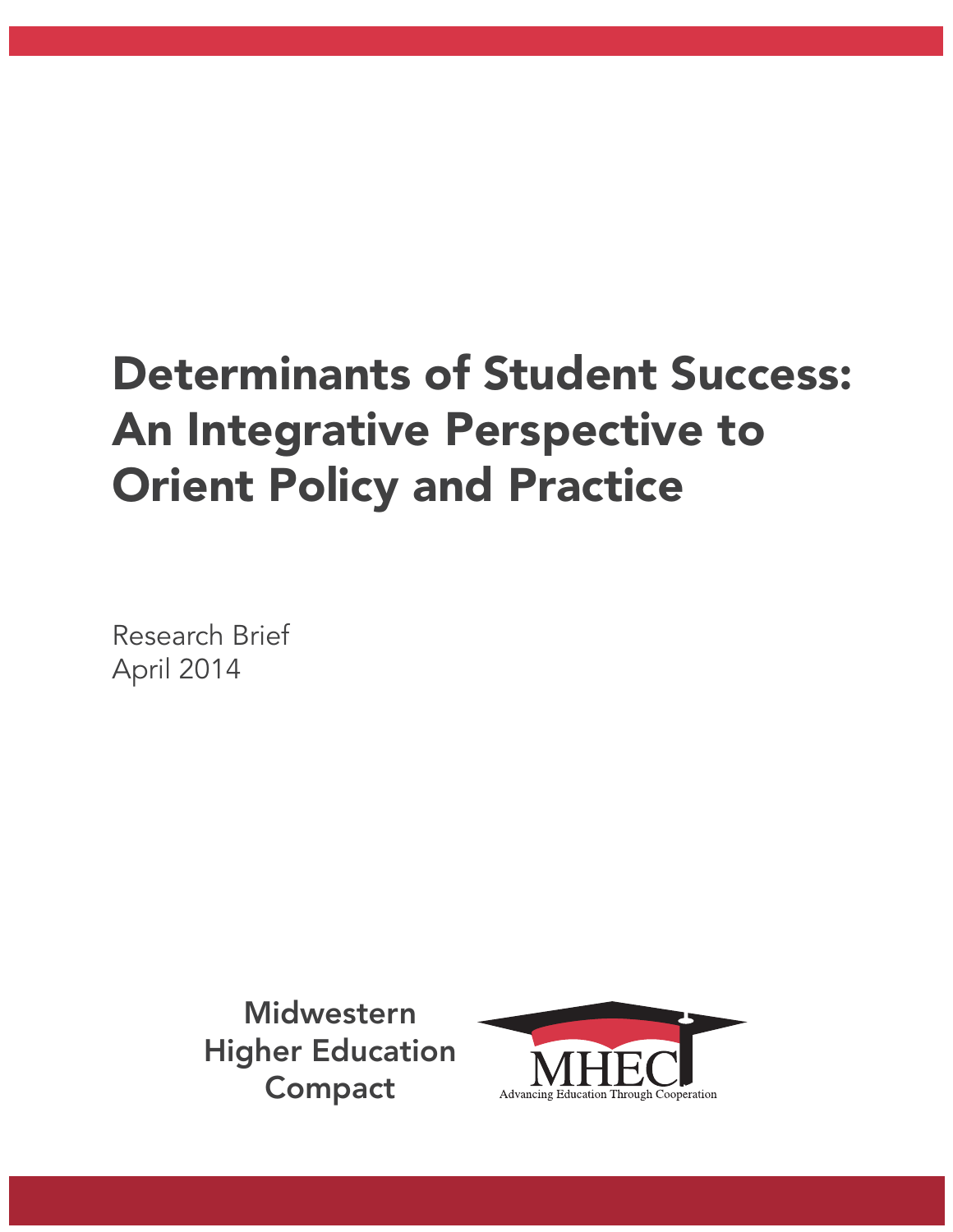# About the Midwestern Higher Education Compact

The Midwestern Higher Education Compact is a nonprofit regional organization, established by compact statute, to assist Midwestern states in advancing higher education through interstate cooperation and resource sharing. Member states are: Illinois, Indiana, Iowa, Kansas, Michigan, Minnesota, Missouri, Nebraska, North Dakota, Ohio, South Dakota, and Wisconsin. The Compact seeks to fulfill its interstate mission through programs that:

- Expand postsecondary opportunity and success;
- Promote innovative approaches to improving institutional and system productivity;
- Improve affordability to students and states; and
- Enhance connectivity between higher education and the workplace.

Compact Leadership, 2013-14

| Chair:      | Ms. Sheila Harsdorf, Wisconsin State Senate    |
|-------------|------------------------------------------------|
| Vice Chair: | Ms. Suzanne Morris, Illinois Community         |
|             | College Board                                  |
| Treasurer:  | Mr. David Pearce, Missouri State Senate        |
| Past Chair: | Dr. Randolph Ferlic, former regent, University |
|             | of Nebraska System                             |
|             | President: Mr. Larry Isaak                     |

© Copyright 2014 Midwestern Higher Education Compact. All rights reserved.

# About this MHEC Research Brief Series

This research brief is drawn from specific topics examined in the forthcoming MHEC report, Institutional Practices Conducive to Student Success: An Overview of Theory and Research.

Correspondence concerning this brief should be sent to Aaron Horn, Associate Director for Policy Research, aaronh@mhec.org.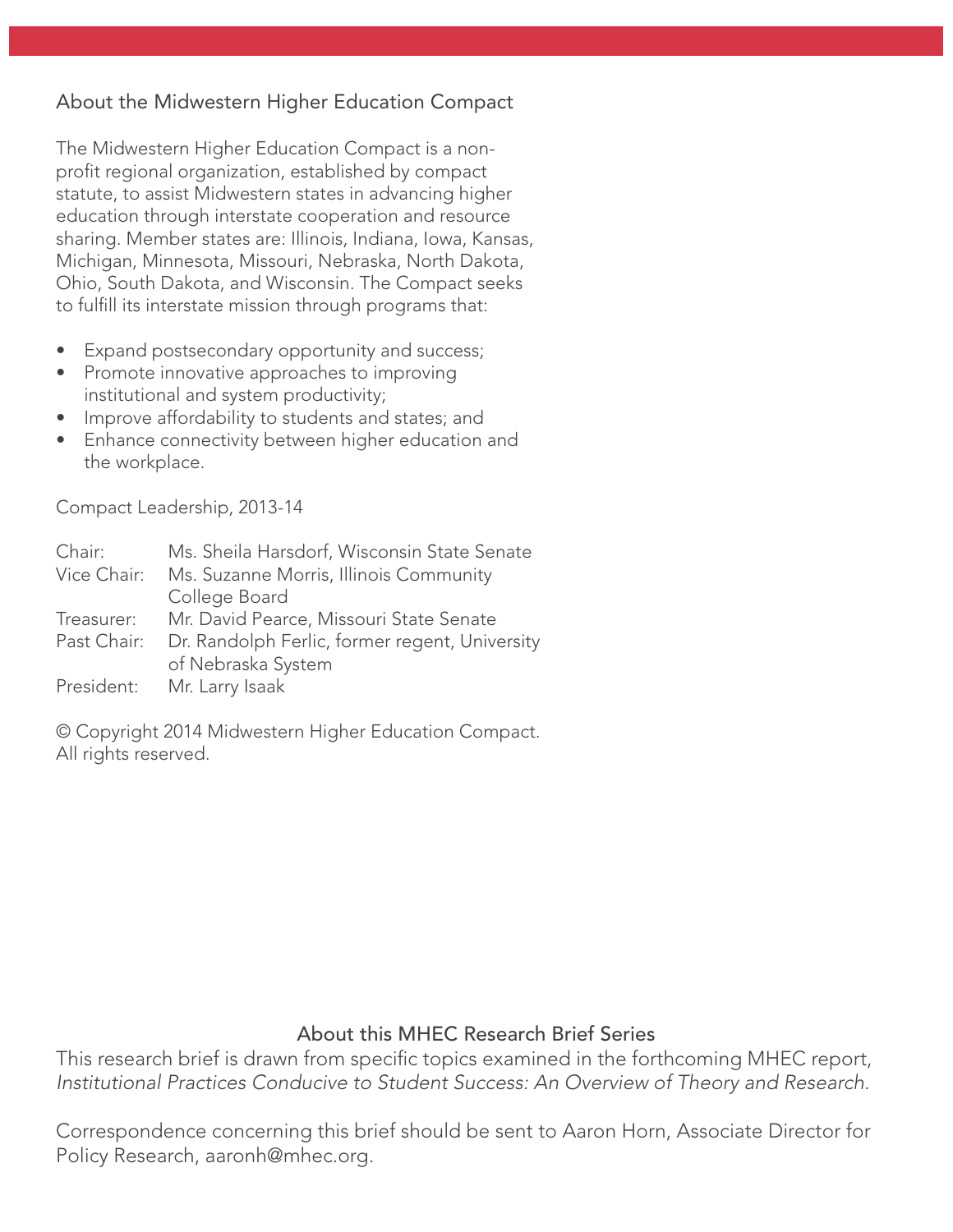# Determinants of Student Success: An Integrative Perspective to Orient Policy and Practice

Aaron S. Horn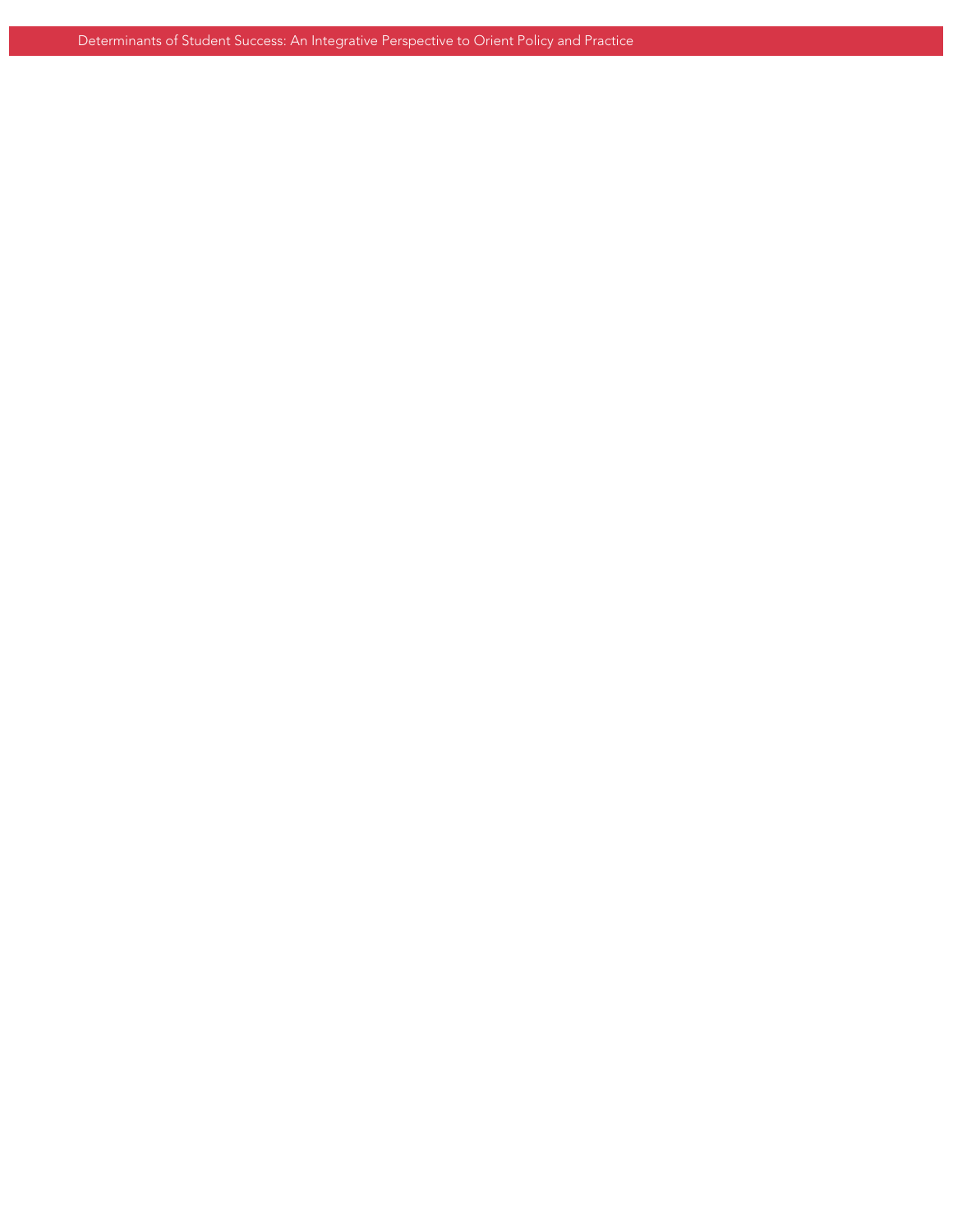April 2014 1

 Over the past few decades, several theoretical conceptions have been proposed to explain the determinants of student success (e.g., Astin, 1985; Bean, 1980; Pascarella, 1985; Tinto, 1993). Most prominently, Astin (1970) emphasized the effect of intense student involvement on academic performance, and Tinto (1993) argued that persistence partly resulted from integration within the institution's social networks and personal commitments to the goal of graduation. This brief seeks to elaborate these concepts by examining the indicators and facilitators of goal commitment, academic engagement, and social identification.

#### The Concept of Student Success

 Although various outcomes may be indicative of student success, this report focuses solely on the essential elements of academic achievement, persistence, and degree completion. The ability to perform at a level that meets the institution's academic standards as well as one's own expectations can have multifarious consequences in college and beyond. The student's level of academic achievement can be pivotal in determining her major field of study, undergraduate research opportunities, graduate school admissions, internship or employment opportunities, and earnings. For example, Pascarella and Terenzini (2005) estimated that an increase in academic achievement by one letter grade was associated with an earnings premium of between 8 and 9 percent.

 A high level of academic achievement ideally culminates in the attainment of a postsecondary credential. Since employers are more likely to demand an educational credential than a specific number of postsecondary credits, a premature departure from college can severely curb one's prospects for future employment and earnings. This is partly evident in the 2013 annual average unemployment rate of individuals with some college but no degree, which was three percentage points higher than the unemployment rate of individuals with a bachelor's degree (Bureau of Labor Statistics, 2014). Moreover, individuals who have attained a bachelor's degree earn 26 percent more than those who have completed 16 years of schooling without graduating from college (Jaeger & Page, 1996).

 The basic elements of student success are conceptually distinct, and yet academic achievement and persistence are clearly interrelated (e.g., Tinto, 1993). Students with exceptionally poor performance may face academic probation, enrollment restrictions, or institutional expulsion. Indeed, few variables have been more consistently linked with student persistence and graduation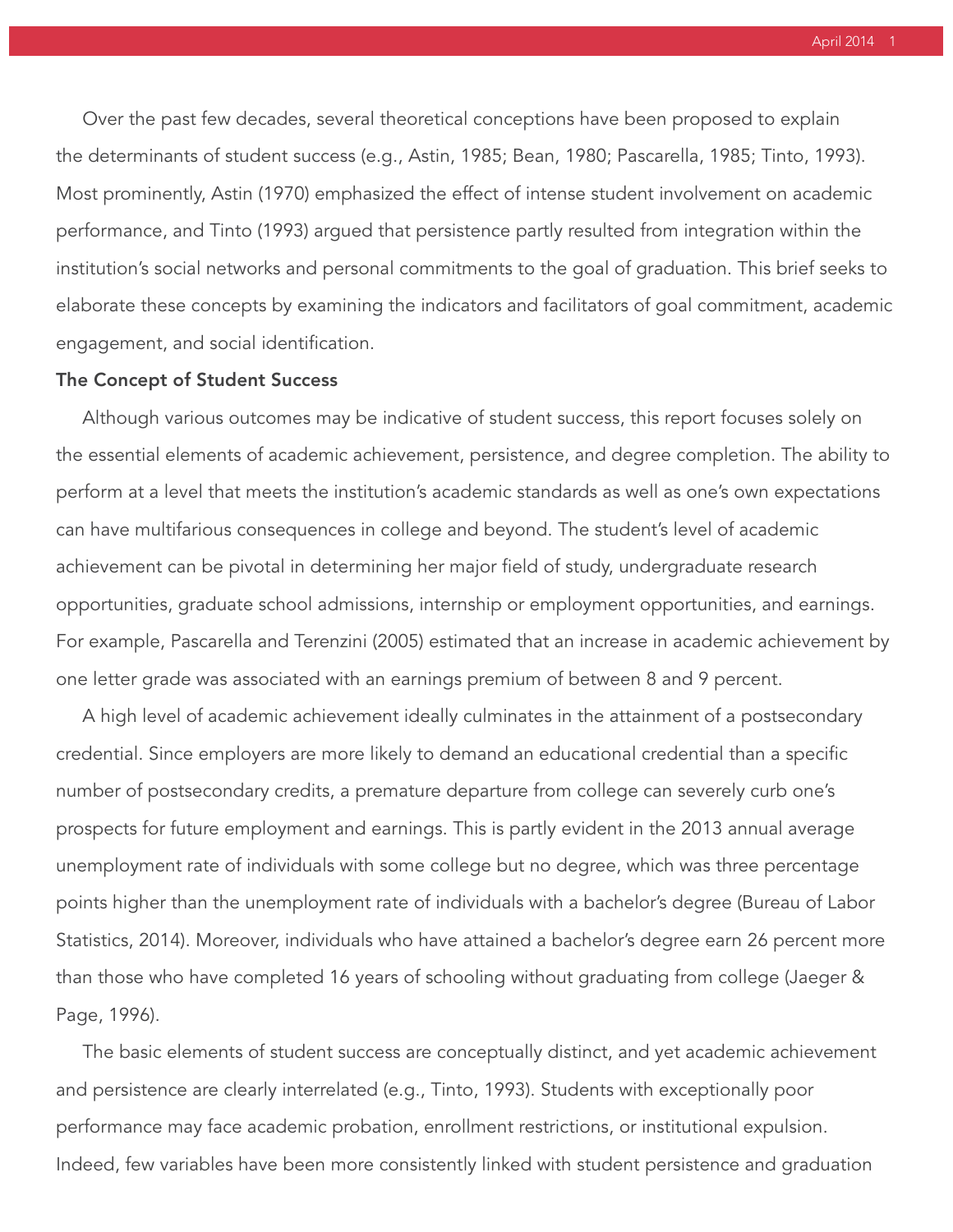than academic performance (Astin, 1993; Adelman, 2004; Titus, 2004). In Adelman's (2004) analysis of a nationally-representative sample of four-year college students, academic performance was positively associated with educational attainment while controlling for demographic characteristics, finance, and attendance patterns. Specifically, students with a first-year grade point average in the top two quintiles were 23 percent more likely to graduate than students with lower first-year grades.

#### Determinants of Student Success

 While past theory has advanced our understanding of student success, it has frequently failed to maintain an explicit connection with institutional practice (Swail, 2004; Tinto, 2012). Accordingly, Figure 1 portrays a general model of student success that links 12 rubrics of institutional practice with three target areas: goal commitment, academic engagement, and social identification. $^{\rm 1}$  This section examines the nature of each target factor and summarizes key research findings relevant to academic achievement and persistence.

#### Goal commitment.

 Although most college students aspire to attain a postsecondary credential, their long-term goals for degree completion vary by degree of specificity and ascribed importance (Bui, 2002; Gardenhire-Crooks, Collado, & Ray, 2006; Pryor et al., 2012). At least three types of long-term goals are relevant to student success: (a) obtaining a particular type of postsecondary credential; (b) completing a program within a specific period of time; and (c) attaining an appropriate level of civic and vocational development. A strong commitment to such goals can increase persistence by enhancing the perceived value of academic tasks, moderating the amount of effort exerted (through feedback), and stimulating the design of short-term goals and effective strategies for degree completion (Locke & Latham, 1990; Miller & Brickman, 2004). The strength of college goal commitments has thus been postulated to be directly linked with the likelihood of persistence and degree completion (Bean & Metzner, 1985; Tinto, 1993). In a meta-analysis of 109 studies, Robbins et al. (2004) found that commitment to the goal of completing college predicted higher student retention after controlling for socioeconomic status and academic preparation.

 $^{\rm 1}$  This model focuses only on central social-psychological factors that can be modified through intervention. Many demographic and background variables, for instance, may be relevant to modeling student success but are not considered here (e.g., SES, ethnicity, intelligence).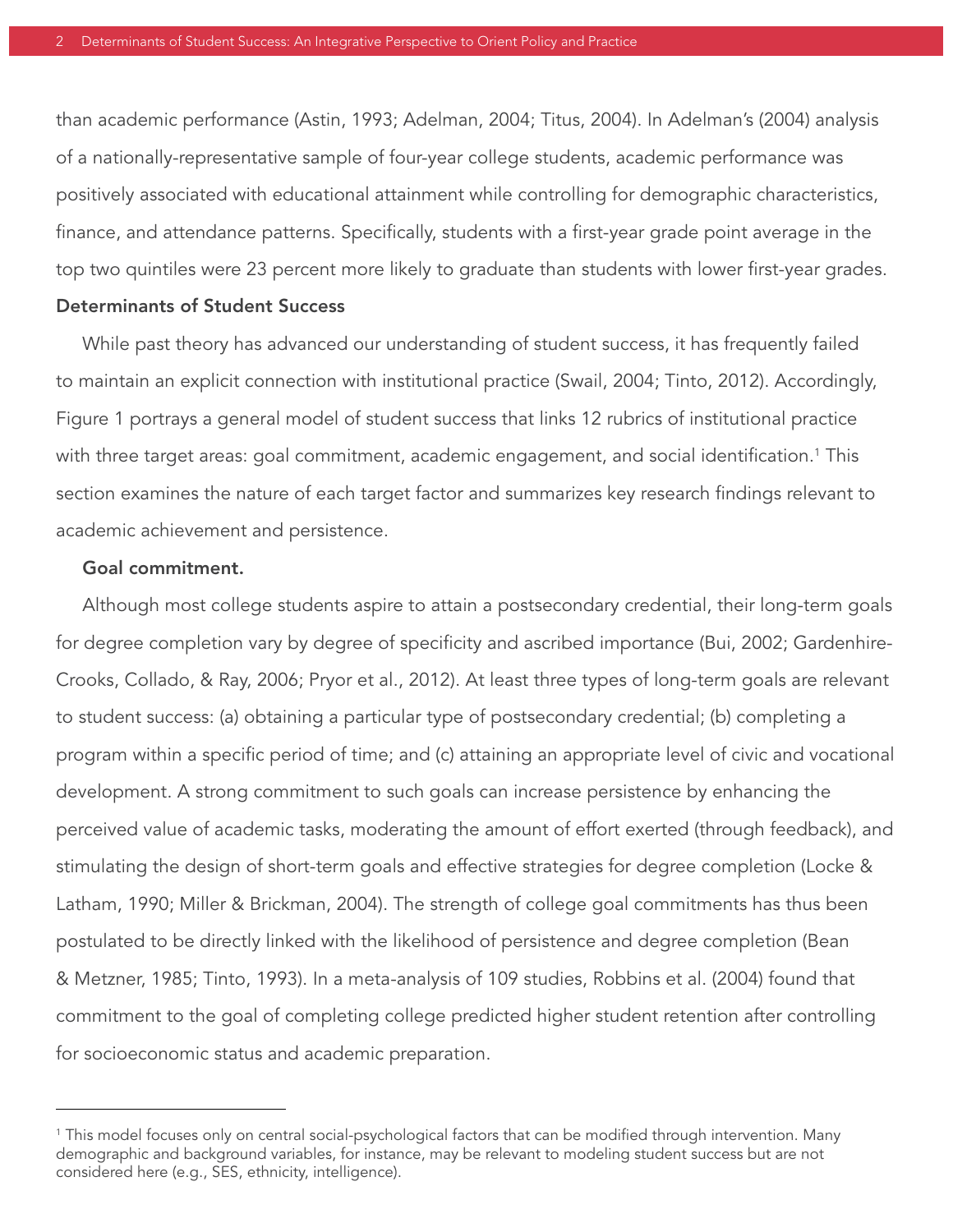Figure 1. Linking Institutional Practices with Student Success.

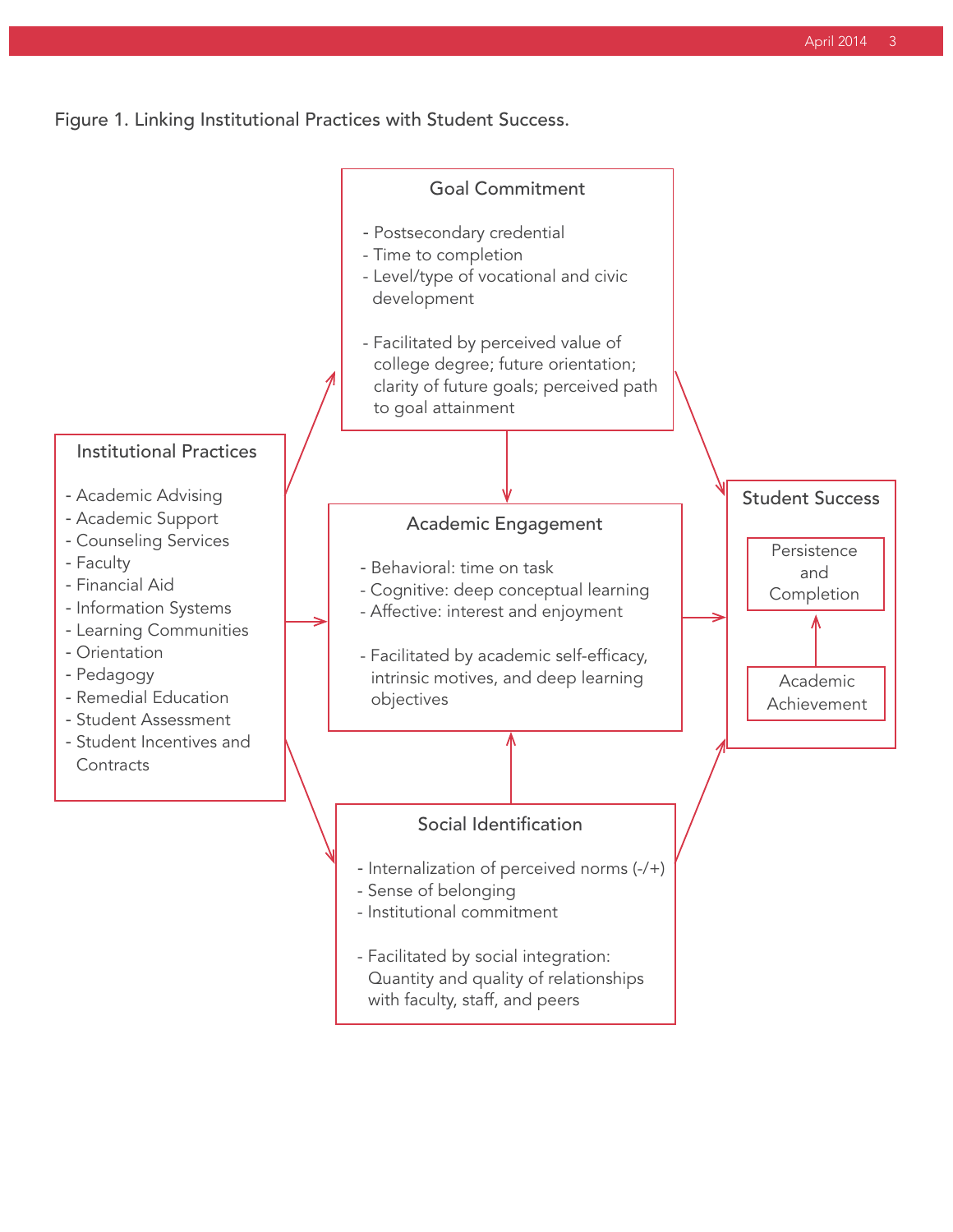Variation in commitment to long-term goals is partly due to differences in self-efficacy and the perceived value of the goal (Feather, 1982); the clarity and personalization of future goals (Nuttin, 1984; Markus & Nurius, 1986); and the ability to construe present activities as instrumental for future goal attainment (De Volder & Lens, 1982; Miller & Brickman, 2004; Zimbardo & Boyd, 1999). A future orientation, for instance, has been positively correlated with academic goal-setting (Murrell & Mingrone, 1994; Lasane & Jones, 1999) and the amount of time allocated to studying (Zimbardo & Boyd, 1999). Similarly, the degree to which students link present activities with long-term goals has been positively associated with achievement (De Volder & Lens, 1982; Creten, Lens, & Simmons, 2001) and persistence (Zaleski, 1987; Husman & Lens, 1999).

#### Academic engagement.

Academic engagement can be defined as "the student's psychological investment in and effort directed toward learning, understanding, or mastering the knowledge, skills, or crafts that academic work is intended to promote" (Newmann, 1992, p. 12). Behavioral, cognitive, and affective dimensions are evident in past conceptions of academic engagement (e.g., Finn, 1989; Appleton et al., 2006; Skinner et al, 2008; Martin, 2007; for a review, see Fredricks et al., 2004). In the present framework, behavioral engagement refers to time and energy on task, class participation, and effort in coursework (Astin, 1970; Pascarella, 1985). Cognitive engagement is characterized by deep or conceptual learning with the aim of understanding course material rather than surface or rote learning that reproduces unconnected facts (Martin, 2007; Marton & Säljö, 1976). Affective engagement denotes the level of interest, enjoyment, and vitality experienced during the execution of academic tasks (Skinner et al., 2008). Past research has demonstrated that the degree of academic engagement is positively associated with academic achievement and persistence (Astin, 1993; Kuh et al., 2008; Pascarella & Terenzini, 2005; Richardson, Abraham, & Bond, 2012). For example, Richardson, Abraham, and Bond's (2012) meta-analysis revealed that effort regulation predicted college GPA after controlling for academic preparation (ß=.22).

 Academic engagement can be facilitated by cultivating positive expectancies and motives for learning (Pintrich & Garcia, 1991). In the former, expectancies refer to the student's perceived likelihood of success as well as efficacy beliefs about the ability to complete academic tasks (see Bandura, 1986), which have been positively associated with student retention and academic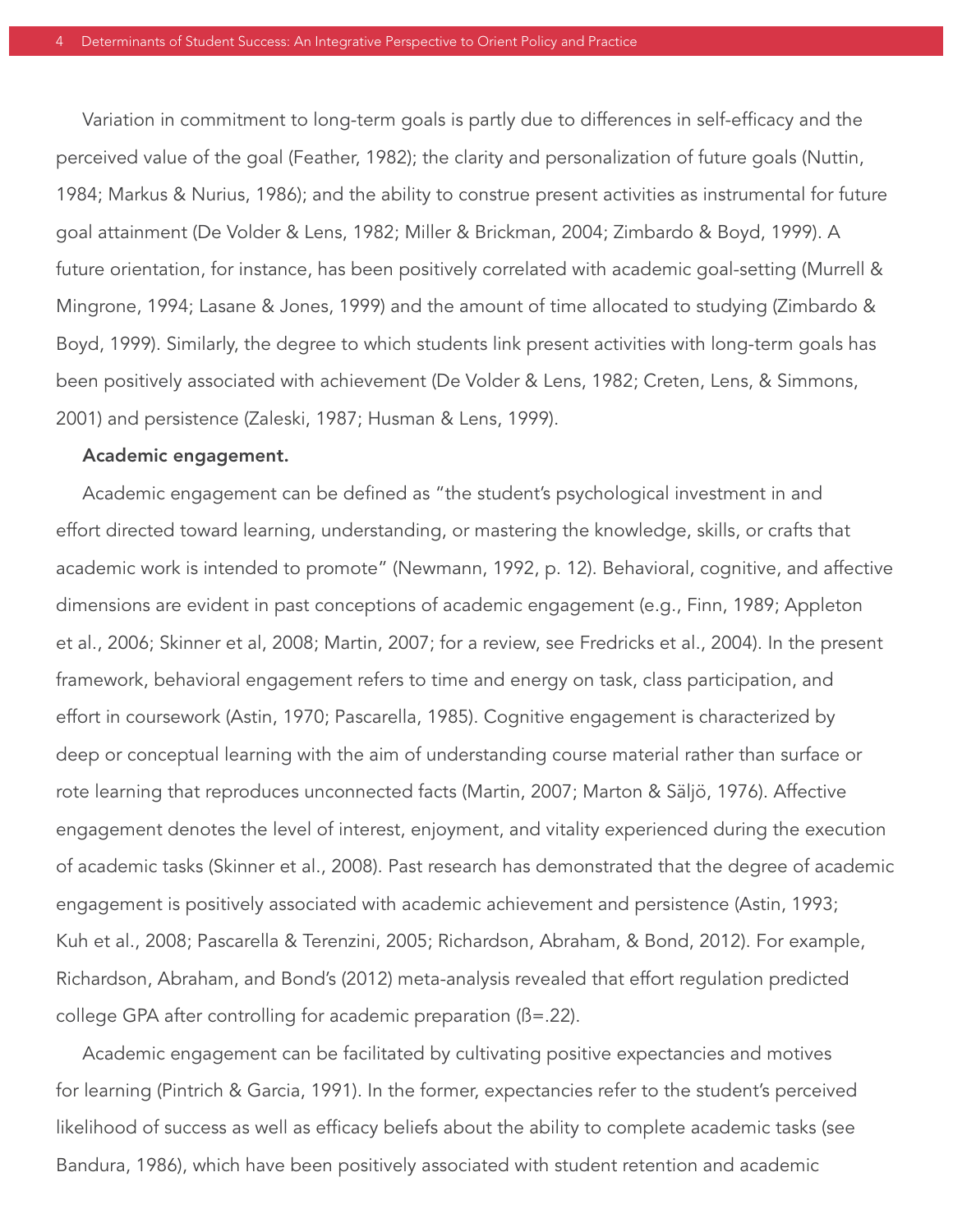April 2014

performance (Robbins et al., 2004). In the latter, motives can be differentiated by their source of origin and correspondence with basic psychological needs. Students who pursue academic goals for self-originating reasons such as subject-matter interest or personal values are more likely to attain their goals than students who adopt other-originating reasons such as the need to fulfill a program requirement or satisfy the expectations of others (Koestner et al., 2008; Acee et al., 2012). Moreover, experimental research has demonstrated that students who conceive of learning tasks as instrumental for so-called intrinsic goals (oriented towards community, personal growth, relationships) exhibit better learning and persistence outcomes than those who frame learning tasks for extrinsic goals such as making money or gaining fame (Vansteenkiste et al., 2004). Studentcentered learning objectives should thus be employed to support autonomous motivation in which students experience an internal locus of control, volitional and active engagement, and perceived choice of task selection (Reeve, 2002). Learning objectives should further emphasize both conceptual depth and integration (Biggs & Tang, 2011). Finally, faculty must ensure that students are rewarded for high academic engagement rather than the simple reproduction of course material (see Campbell and Cabrera, 2014).

### Social identification.

Identification with a college community arises from a perception of membership, a positive value attached to the community, and a high level of importance assigned to one's affiliation (see Tajfel, 1981, p. 255). Students may identify with a small group of classmates, an extracurricular activity group, an academic department, and the institution as a whole, for example. A sense of belonging and commitment to the institution may promote persistence directly (Bean, 1983; Tinto, 1993; Braxton, Sullivan, & Johnson, 1997; Robbins et al., 2004; see also DeBerard, Spielmans, & Julka, 2004) and indirectly through both educational opportunities and perceived norms associated with academic performance and degree completion (see Oseguera & Rhee, 2009; Pascarella, Wolniak, & Pierson, 2003).<sup>2</sup> Reason et al. (2006) found that salient academic values and expectations (i.e., "institution emphasizes spending significant amounts of time on studying and academic work")

 $^{\rm 2}$  These additional benefits of social integration ultimately depend upon the nature of the social group (e.g., predominant norms, educational aspirations).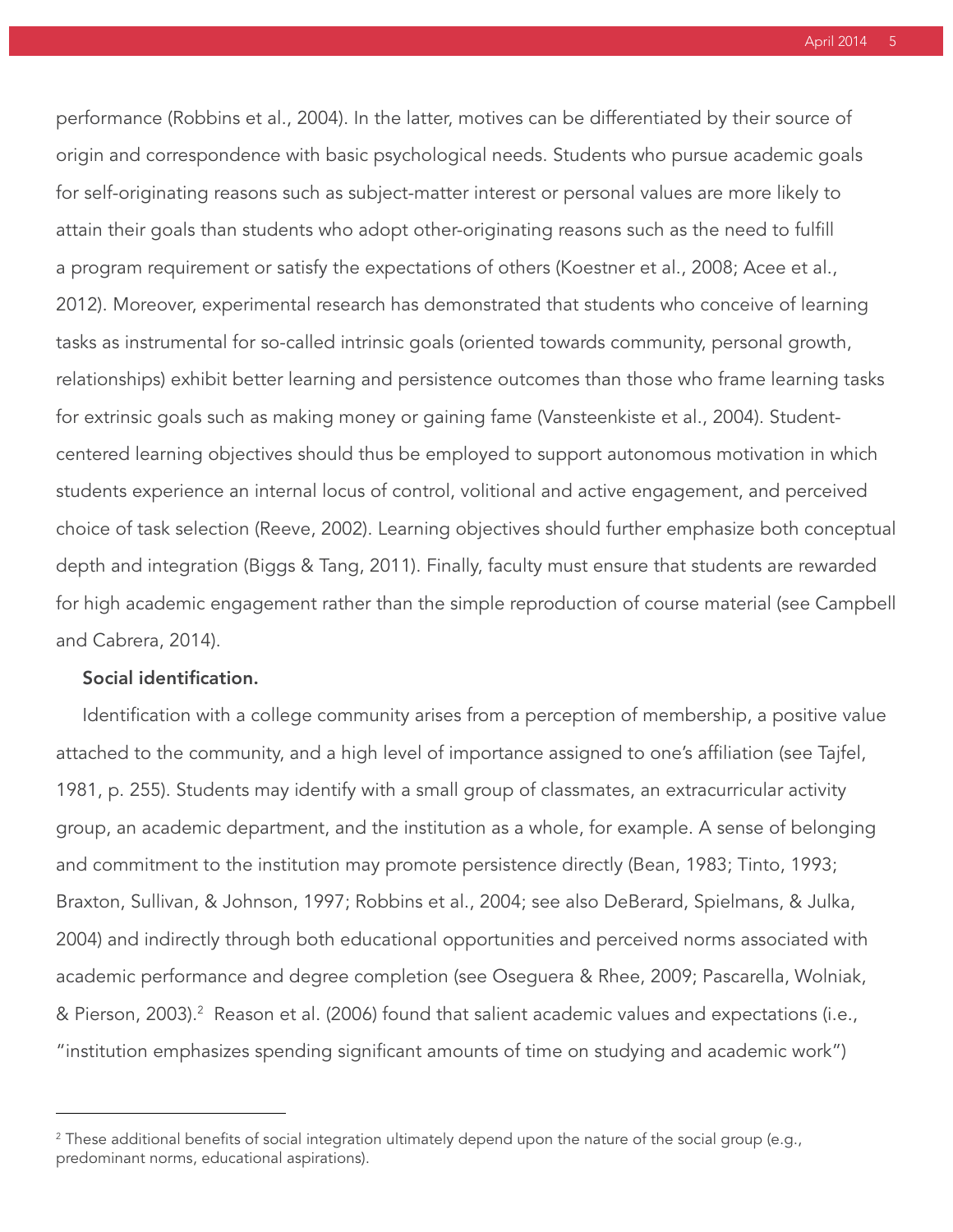predicted first-year students' perceived impact of college on the development of knowledge and skills.

Social identification can be facilitated through integration within social networks, that is, interactions and activities among valued peers, faculty, and staff that create a common history over time (see McMillan & Chavis, 1986). Students who are deeply integrated within an institution's social networks are those who have forged emotionally-rewarding, meaningful, and resourceful relationships with others. Accordingly, Leppel (2002) examined data from a national longitudinal study and found that persistence was positively associated with a moderate level of social engagement, including interaction with campus friends, faculty, and advisors as well as extracurricular participation.<sup>3</sup> Integration within social networks may also constitute an important source of emotional support for students (Nicpon et al., 2006). The challenge of social integration, however, may be particularly daunting for the non-traditional student with familial and work priorities or the student of a non-White ethnicity in a predominantly White institution. The perception of racial discrimination among non-White students has been negatively associated with their persistence (Cabrera et al., 1999; Fischer, 2007).

#### Summary

This brief elaborated three social psychological factors that influence student success during college. Students glean a sense of direction and meaning from long-term goals related to the completion of a postsecondary credential, a specific timeline for graduation, and the future competencies that will be acquired. Whether students realize a high level of academic achievement largely hinges on the degree to which they are cognitively, affectively, and behaviorally engaged in their academic work. Identification with a campus community fulfills a fundamental human need for belonging, forges an affective attachment to the institution, and helps to align students' academic goals with institutional norms. A robust understanding of such factors is crucial to effectively designing and evaluating institutional policies and practices conducive to student success.

 $^{\rm 3}$  More generally, Astin (1993) concluded that "the student's peer group is the single most potent source of influence on growth and development during the undergraduate years" (p. 398).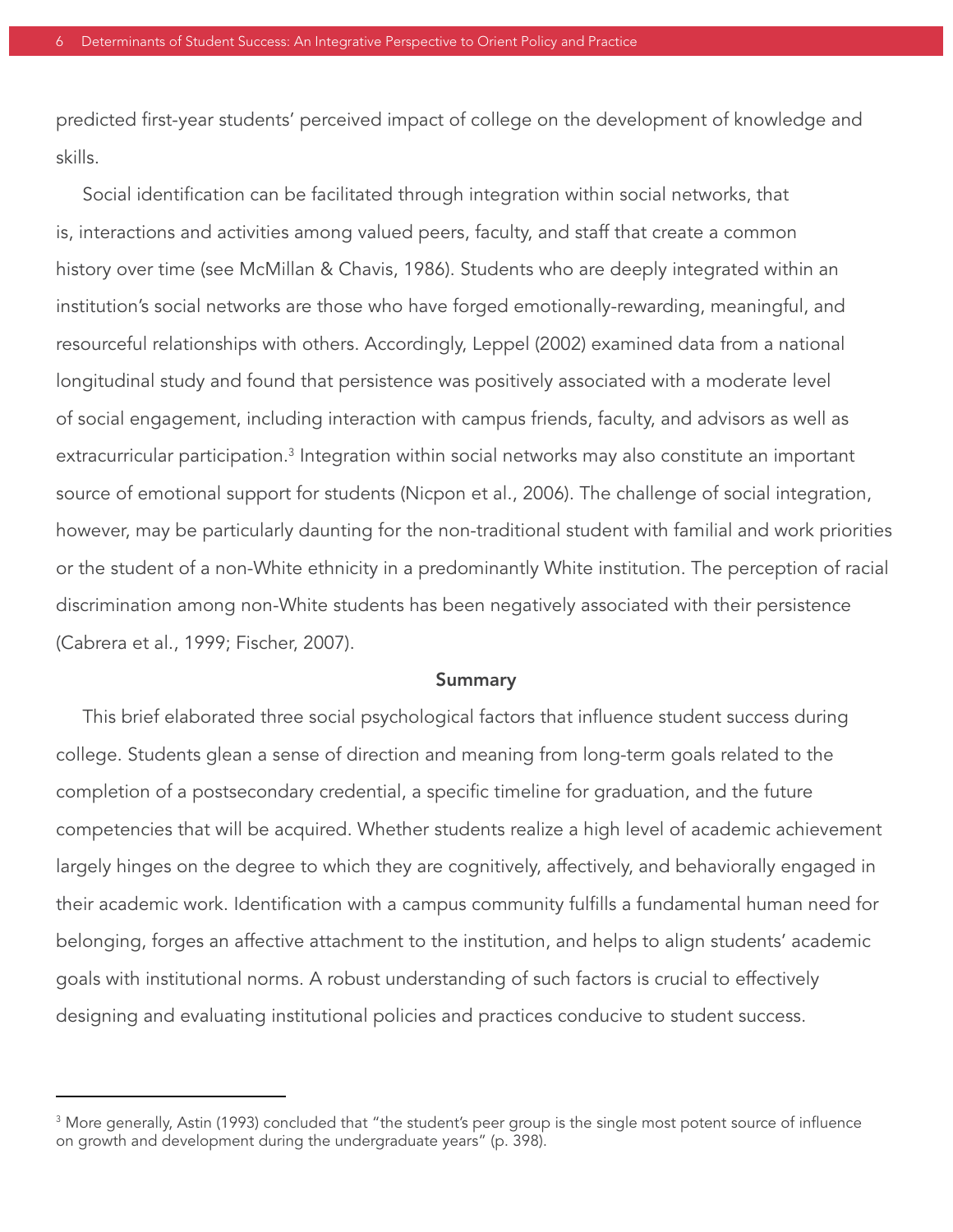## References

- Acee, T. W., Cho, Y., Kim, J. I., & Weinstein, C. E. (2012). Relationships among properties of college students' self-set academic goals and academic achievement. Educational Psychology, 32(6), 681-698.
- Adelman, C. (2004). Principal indicators of student academic histories in postsecondary education, 1972-2000. US Department of Education. Retrieved from http://fi les.eric.ed.gov/fulltext/ ED483154.pdf
- Appleton, J. J., Christenson, S. L., Kim, D., & Reschly, A. L. (2006). Measuring cognitive and psychological engagement: Validation of the Student Engagement Instrument. Journal of School Psychology, 44(5), 427-445.
- Astin, A. W. (1970). The methodology of research on college impact, part one. Sociology of Education, 43(3), 223-254.
- Astin, A. W. (1985). Involvement the cornerstone of excellence. Change: The Magazine of Higher Learning, 17(4), 35-39.
- Astin, A. W. (1993). What matters in college? Four critical years revisited. San Francisco, CA: Jossey- Bass.
- Bandura, A. (1986). The explanatory and predictive scope of self-efficacy theory. Journal of Social and Clinical Psychology, 4(3), 359-373.
- Bean, J. P. (1980). Dropouts and turnover: The synthesis and test of a causal model of student attrition. Research in Higher Education, 12(2), 155-187.
- Bean, J. P. (1983). The application of a model of turnover in work organizations to the student attrition process. Review of Higher Education, 6(2), 129-48.
- Bean, J. P., & Metzner, B. S. (1985). A conceptual model of nontraditional undergraduate student attrition. Review of Educational Research, 55(4), 485-540.
- Biggs, J., & Tang, C. (2011). Teaching for quality learning at university. McGraw-Hill International.
- Braxton, J. M., Sullivan, A. V., & Johnson, R. M., Jr. (1997). Appraising Tinto's theory of college student departure. Higher Education: Handbook of Theory and Research, 12, 107–165.
- Bui, V. T. (2002). First-generation college students at a four-year university: Background characteristics, reasons for pursuing higher education, and first-year experiences. College Student Journal, 36(1), 3-11.
- Bureau of Labor Statistics. (2014). Earnings and unemployment rates by educational attainment. Retrieved from http://www.bls.gov/emp/ep\_chart\_001.htm
- Cabrera, A. F., Nora, A., Terenzini, P. T., Pascarella, E., & Hagedorn, L. S. (1999). Campus racial climate and the adjustment of students to college: A comparison between White students and African-American students. Journal of Higher Education, 70(2), 134-160.
- Campbell, C. M., & Cabrera, A. F. (2014). Making the Mark: Are Grades and Deep Learning Related?. Research in Higher Education, 1-14.
- Creten, H., Lens, W., & Simons, J. (2001). The role of perceived instrumentality in student motivation. Trends and Prospects in Motivation Research, 37-45.
- DeBerard, M. S., Spielmans, G. I., & Julka, D. C. (2004). Predictors of academic achievement and retention among college freshmen: A longitudinal study. College Student Journal, 38(1), 66–80.
- De Volder, M. L., & Lens, W. (1982). Academic achievement and future time perspective as a cognitive–motivational concept. Journal of Personality and Social Psychology, 42(3), 566-571.
- Feather, M. S. (1982). A system for assisting program transformation. ACM Transactions on Programming Languages and Systems (TOPLAS), 4(1), 1-20.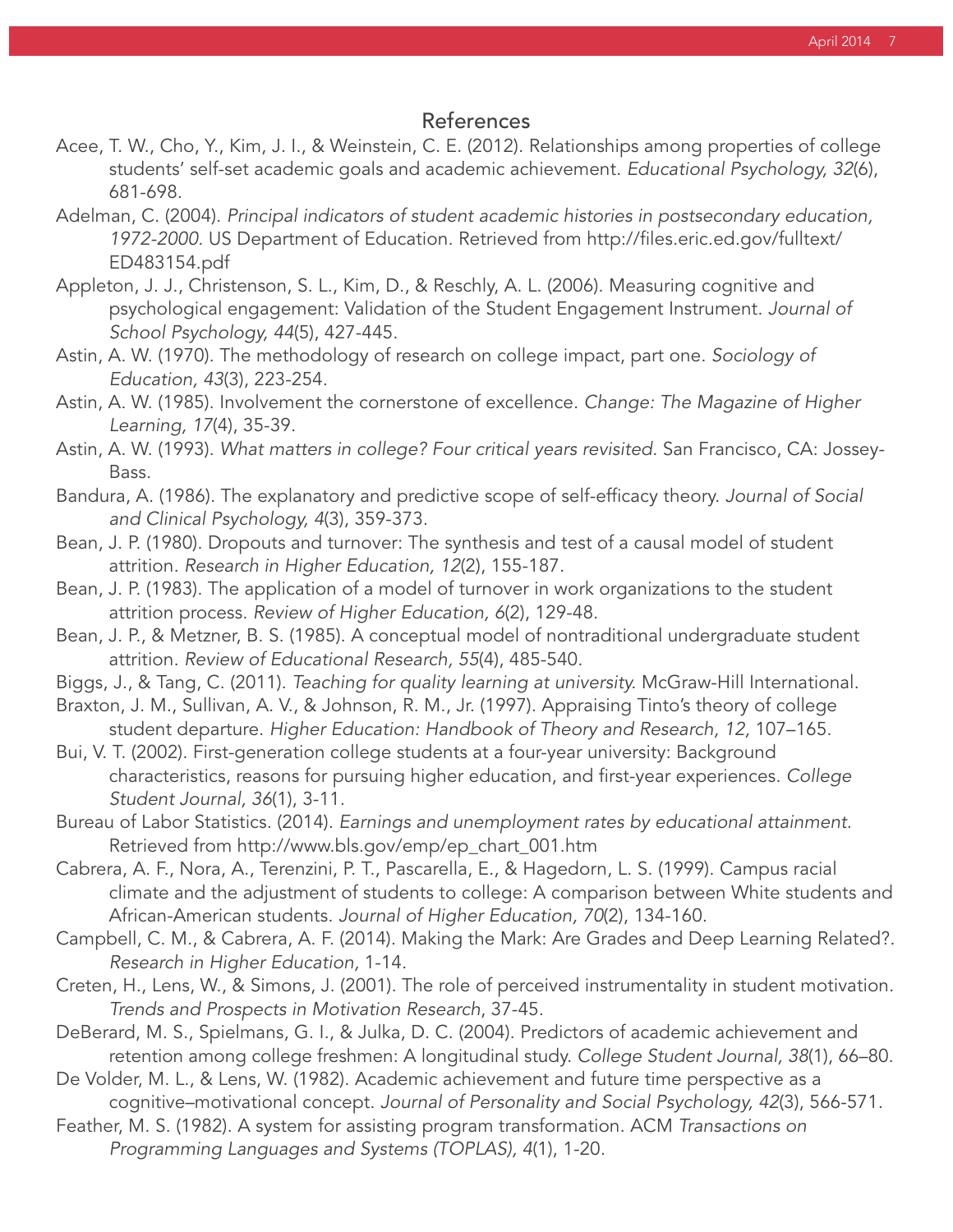Finn, J. D. (1989). Withdrawing from school. Review of Educational Research, 59(2), 117-142.

- Fischer, M. J. (2007). Settling into campus life: Differences by race/ethnicity in college involvement and outcomes. The Journal of Higher Education, 78(2), 125-156.
- Fredricks, J. A., Blumenfeld, P. C., & Paris, A. H. (2004). School engagement: Potential of the concept, state of the evidence. Review of Educational Research, 74(1), 59-109.
- Gardenhire-Crooks, A., Collado, H., & Ray, B. (2006). A Whole'Nother World: Students Navigating Community College. MDRC. Retrieved from http://fi les.eric.ed.gov/fulltext/ED493007.pdf
- Husman, J., & Lens, W. (1999). The role of the future in student motivation. Educational Psychologist, 34(2), 113-125.
- Jaeger, D. A., & Page, M. E. (1996). Degrees matter: New evidence on sheepskin effects in the returns to education. The Review of Economics and Statistics, 78(4), 733-40.
- Koestner, R., Otis, N., Powers, T. A., Pelletier, L., & Gagnon, H. (2008). Autonomous motivation, controlled motivation, and goal progress. Journal of Personality, 76(5), 1201-1230.
- Kuh, G. D., Cruce, T. M., Shoup, R., Kinzie, J., & Gonyea, R. M. (2008). Unmasking the effects of student engagement on first-year college grades and persistence. The Journal of Higher Education, 79(5), 540-563.
- Lasane, T. P., & Jones, J. M. (1999). Temporal orientation and academic goal-setting: The mediating properties of a motivational self. Journal of Social Behavior and Personality, 14(1), 31-44.
- Leppel, K. (2002). Similarities and differences in the college persistence of men and women. The Review of Higher Education, 25(4), 433-450.
- Locke, E. A., & Latham, G. P. (1990). Work motivation and satisfaction: Light at the end of the tunnel. Psychological science, 1(4), 240-246.
- Markus, H., & Nurius, P. (1986). Possible selves. American psychologist, 41(9), 954-969.
- Martin, A. J. (2007). Examining a multidimensional model of student motivation and engagement using a construct validation approach. British Journal of Educational Psychology, 77(2), 413-440.
- Marton, F., & Säljö, R. (1976). On Qualitative Differences in Learning: I—Outcome and process\*. British Journal of Educational Psychology, 46(1), 4-11.
- McMillan, D. W., & Chavis, D. M. (1986). Sense of community: A definition and theory. Journal of Community Psychology, 14(1), 6-23.
- Miller, R. B., & Brickman, S. J. (2004). A model of future-oriented motivation and self-regulation. Educational Psychology Review, 16(1), 9-33.
- Murrell, A., & Mingrone, M. (1994). Correlates of temporal perspective. Perceptual & Motor Skills, 78, 1331–1334.
- Newmann, F. M. (1992). Student engagement and achievement in American secondary schools. National Center on Effective Secondary Schools. Retrieved from http://eric.ed.gov/?id=ED371047
- Nicpon, M. F., Huser, L., Blanks, E. H., Sollenberger, S., Befort, C., & Robinson Kurpius, S. E. (2006). The relationship of loneliness and social support with college freshmen's academic performance and persistence. Journal of College Student Retention: Research, Theory and Practice, 8(3), 345-358.
- Nuttin, J. R. (1984). Motivation, planning and action: A relational theory of behavior, Erlbaum, Hillsdale, NJ.
- Oseguera, L., & Rhee, B. S. (2009). The influence of institutional retention climates on student persistence to degree completion: A multilevel approach. Research in Higher Education, 50(6), 546-569.
- Pascarella, E. T. (1985). Students' affective development within the college environment. The Journal of Higher Education, 56(6), 640-663.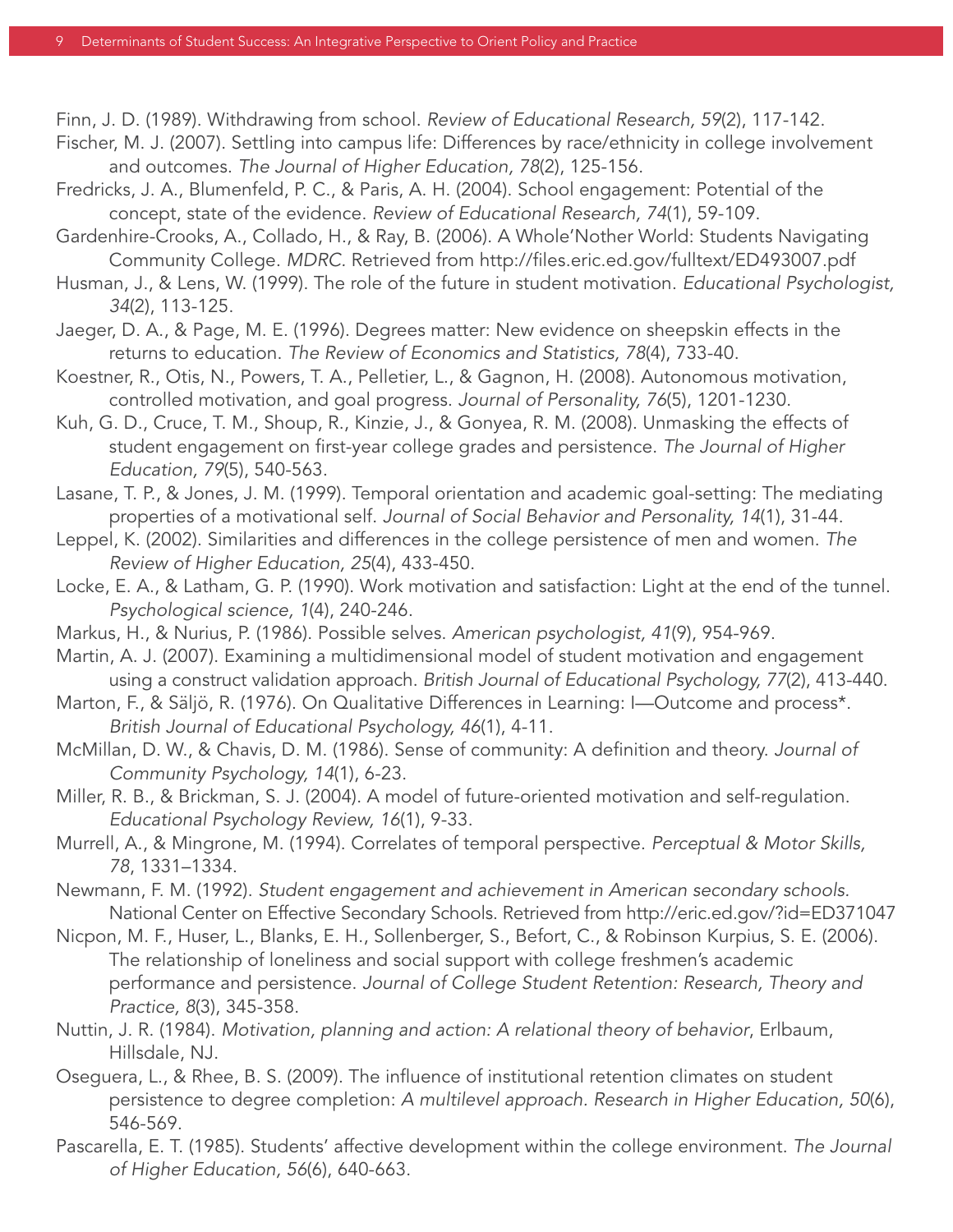- Pascarella, E. T., & Terenzini, P. T. (2005). How college affects student (Vol. 2): A third decade of research. San Francisco, CA: Jossey-Bass.
- Pascarella, E. T., Wolniak, G. C., Pierson, C. T., & Terenzini, P. T. (2003). Experiences and outcomes of first-generation students in community colleges. Journal of College Student Development, 44(3), 420-429.
- Pintrich, P. R., & Garcia, T. (1991). Student goal orientation and self-regulation in the college classroom. In M. Maehr & P. Pintrich (Eds.), Advances in motivation and achievement (Vol. 7, pp. 371-402).
- Pryor, J., & Hurtado, S. (2012). Using CIRP Student Level Data to Study Input Adjusted Degree Attainment. Context for Success White Paper Series. Retrieved from http://www. hcmstrategists.com/contextforsuccess/papers/PRYOR\_HURTADO\_PAPER.pdf
- Reason, R. D., Terenzini, P. T., & Domingo, R. J. (2006). First Things First: Developing Academic Competence in the First Year of College. Research in Higher Education, 47(2), 149-175.
- Reeve, J. (2002). Self-determination theory applied to educational settings. In E. L. Deci & R. M. Ryan (Eds.), Handbook of self-determination research (pp. 183–203). Rochester, NY: University of Rochester Press.
- Richardson, M., Abraham, C., & Bond, R. (2012). Psychological correlates of university students' academic performance: a systematic review and meta-analysis. Psychological Bulletin, 138(2), 353-387.
- Robbins, S. B., Lauver, K., Le, H., Davis, D., Langley, R., & Carlstrom, A. (2004). Do psychosocial and study skill factors predict college outcomes? A meta-analysis. Psychological Bulletin, 130(2), 261-288.
- Tajfel, H. (1981). Human groups and social categories: Studies in social psychology. Cambridge, England: Cambridge University Press.
- Tinto, V. (1993). Toward a theory of doctoral persistence. In V. Tinto (Ed.), Leaving college: Rethinking the causes and cures of student attrition (2nd ed., pp. 230-243). Chicago: University of Chicago Press.
- Tinto, V. (2012). Completing college: Rethinking institutional action. Chicago, IL: University of Chicago Press.
- Titus, M. A. (2004). An examination of the influence of institutional context on student persistence at 4-year colleges and universities: A multilevel approach. Research in Higher Education, 45(7), 673-699.
- Skinner, E., Furrer, C., Marchand, G., & Kindermann, T. (2008). Engagement and disaffection in the classroom: Part of a larger motivational dynamic?. Journal of Educational Psychology, 100(4), 765-781.
- Swail, W. S. (2004). Value added: The costs and benefits of college preparatory programs. Educational Policy Institute. Retrieved from http://educationalpolicy.org/pdf/value\_added.pdf
- Vansteenkiste, M., Simons, J., Lens, W., Sheldon, K. M., & Deci, E. L. (2004). Motivating learning, performance, and persistence: the synergistic effects of intrinsic goal contents and autonomy supportive contexts. Journal of Personality and Social Psychology, 87(2), 246-260.
- Zaleski, Z. (1987). Behavioral effects of self-set goals for different time ranges. International Journal of Psychology, 22(1), 17–38.
- Zimbardo, P. G., & Boyd, J. N. (1999). Putting time in perspective: A valid, reliable individual differences metric. Journal of Personality and Social Psychology, 77(6), 1271-1288.